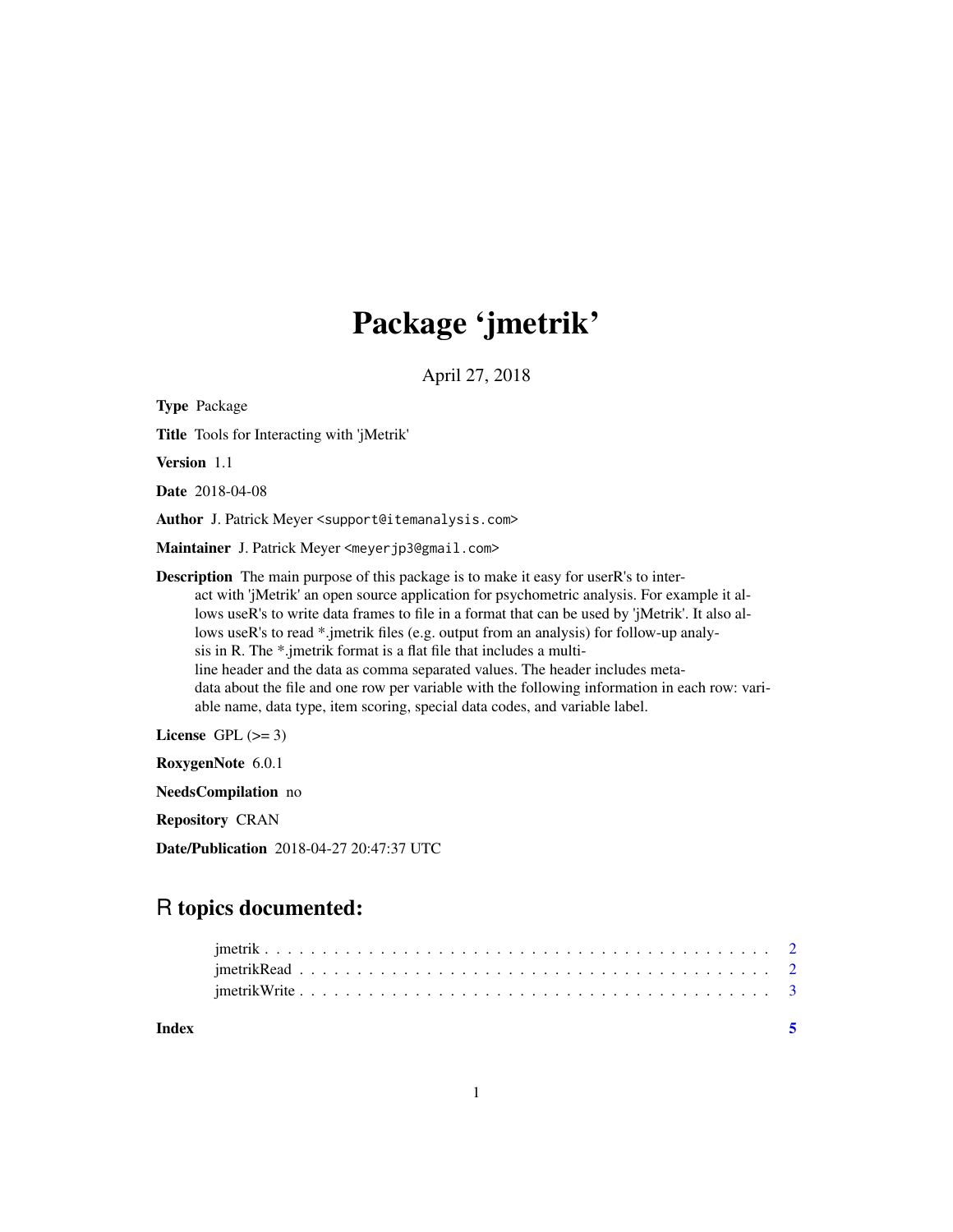<span id="page-1-0"></span>

#### Description

jmetrik provides tools for using R and the external program 'jMetrik' togther. In particular, it provides tools for reading and writing files in \*.jmetrik format. This format is required by 'jMetrik' and it is a flat file with a header and comma separated values. However, a \*.jmetrik file is not simply a CSV file. The header includes much more information about the data than is typically found in a CSV file. 'jMetrik' is an open source Java application for psychometric analysis. It may be downloaded from <http://www.ItemAnalysis.com>.

#### Details

See [jmetrikWrite](#page-2-1) and <http://www.ItemAnalysis.com> for more information about the \*.jmetrik file format.

jmetrikRead *Reads a \*.jmetrik file into a data frame.*

#### Description

A \*.jmetrik file can be created with [jmetrikWrite](#page-2-1) or by the 'jMetrik' program. See [http://www.](http://www.ItemAnalysis.com) [ItemAnalysis.com](http://www.ItemAnalysis.com).

#### Usage

```
jmetrikRead(fileName, maxScan = 500)
```
#### Arguments

| fileName | The complete path and file name of the *.jmetrik file that is being read. |
|----------|---------------------------------------------------------------------------|
| maxScan  | The maximum number of rows to scan. This number should be at least the    |
|          | number of variables int eh data file.                                     |

#### Value

a data frame

#### Examples

x<-jmetrikRead(fileName=system.file("extdata", "exam1iparam.jmetrik", package = "jmetrik"))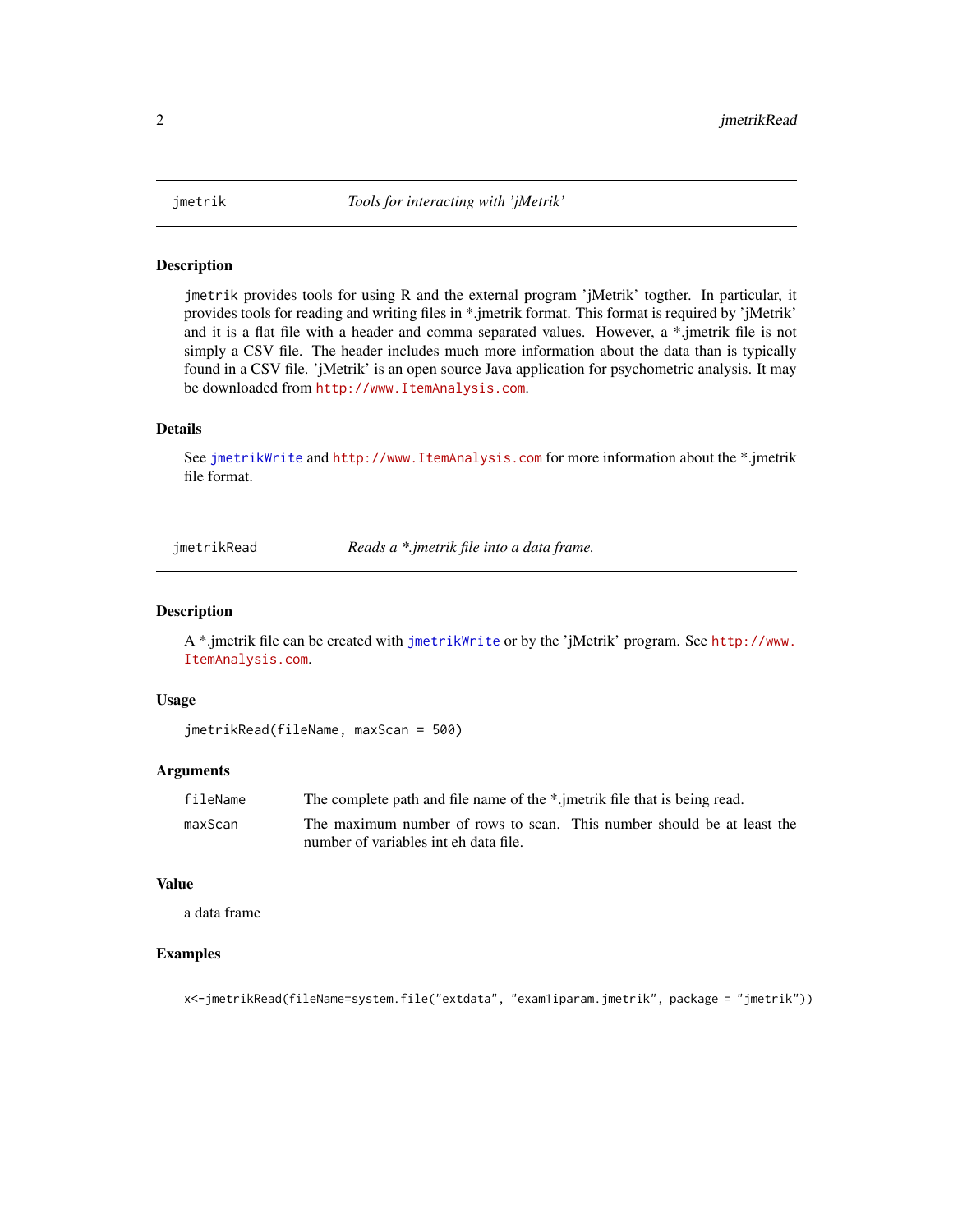#### Description

'jMetrik' is a stand alone program written in Java. It defines a file format that is just a plain text file with a header and comma delimited values. The header contains information about the variables in the file. There is one row in the header for each variable in the file. The header also includes meta information about the data such as the number of rows. This function will create a \*.jmetrik file from a data frame. The jMetrik program and other informaiton is available at [http://www.](http://www.Itemanalysis.com) [Itemanalysis.com](http://www.Itemanalysis.com)

#### Usage

```
jmetrikWrite(x, fileName, scoring = NULL, codes = NULL, group = NULL,
 labels = NULL)
```
#### Arguments

| X        | A data frame                                                                                                                                                                                                                                                                                                                                                                                                      |
|----------|-------------------------------------------------------------------------------------------------------------------------------------------------------------------------------------------------------------------------------------------------------------------------------------------------------------------------------------------------------------------------------------------------------------------|
| fileName | The complete path and name of the file to be written. The file siffix must be<br>.jmetrik.                                                                                                                                                                                                                                                                                                                        |
| scoring  | An optional character vector of item scoring. Each element in this vector has<br>two sets of parentheses. The first set contains the response option codes. The<br>second set contains the scores assigned to each option. There is a correspon-<br>dence between each set of parentheses such that the first element in the code list<br>corresponds to the first element in the score list.                     |
| codes    | An optional character vector of special codes. Each element in this vector has<br>two sets of parentheses. The first set contains the missing data, omitted, and not<br>reached codes. The second set contains the scores assigned to each code. There<br>is a correspondence between each set of parentheses such that the first element<br>in the code list corresponds to the first element in the score list. |
| group    | a character vector of codes that define the group membership of an item. One<br>element for eahc item.                                                                                                                                                                                                                                                                                                            |
| labels   | An optional character vector of variable labels                                                                                                                                                                                                                                                                                                                                                                   |

#### Author(s)

J. Patrick Meyer <support@itemanalysis.com>

#### Examples

#Create some data id<-100+seq(1:10)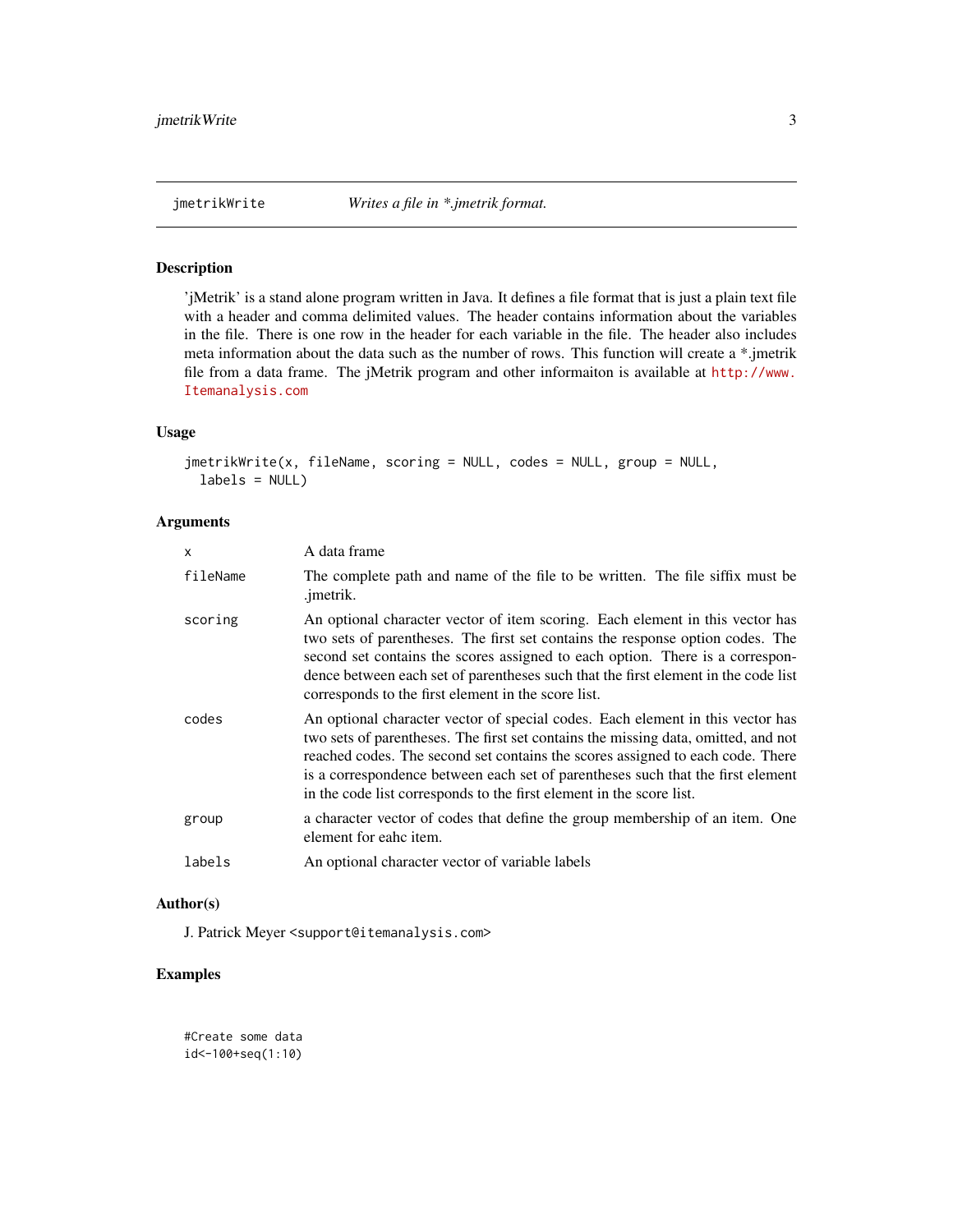```
x<-sample(c("A", "B", "C", "D"), 10, replace=TRUE)
y<-sample(c("A", "B", "C", "D"), 10, replace=TRUE)
z<-sample(c(0,1,2,3), 10, replace=TRUE)
sc<-rnorm(10)
exdata<-as.data.frame(cbind(id, x, y, z, sc))
names(exdata)<-c("id", "item1", "item2", "item3", "score")
#A is the correct answer
aOK<- "(A,B,C,D)(1,0,0,0)"
#B is the correct answer
bOK<-"(A,B,C,D)(0,1,0,0)"
#polytomous item scoring
poly<-"(0,1,2,3)(0,1,2,3)"
#Special data codes e.g. missing and not reached responses
#These can be unique to each item or the same. Here they
#are the same.
datCodes<-"(NA,OM,NR)(0,0,0)"
#Create scoring, special data codes, and labels
scoring<-c("", aOK, bOK, poly, "")
codes<-c("", rep(datCodes, 3), "")
labels<-c("ID variable", "Test item 1", "Test item 2", "Test item 3", "Test score")
#write the file
jmetrikWrite(x=exdata,
             fileName=file.path(tempdir(), "test-write.jmetrik"),
             codes=codes,
             scoring=scoring,
             labels=labels)
```